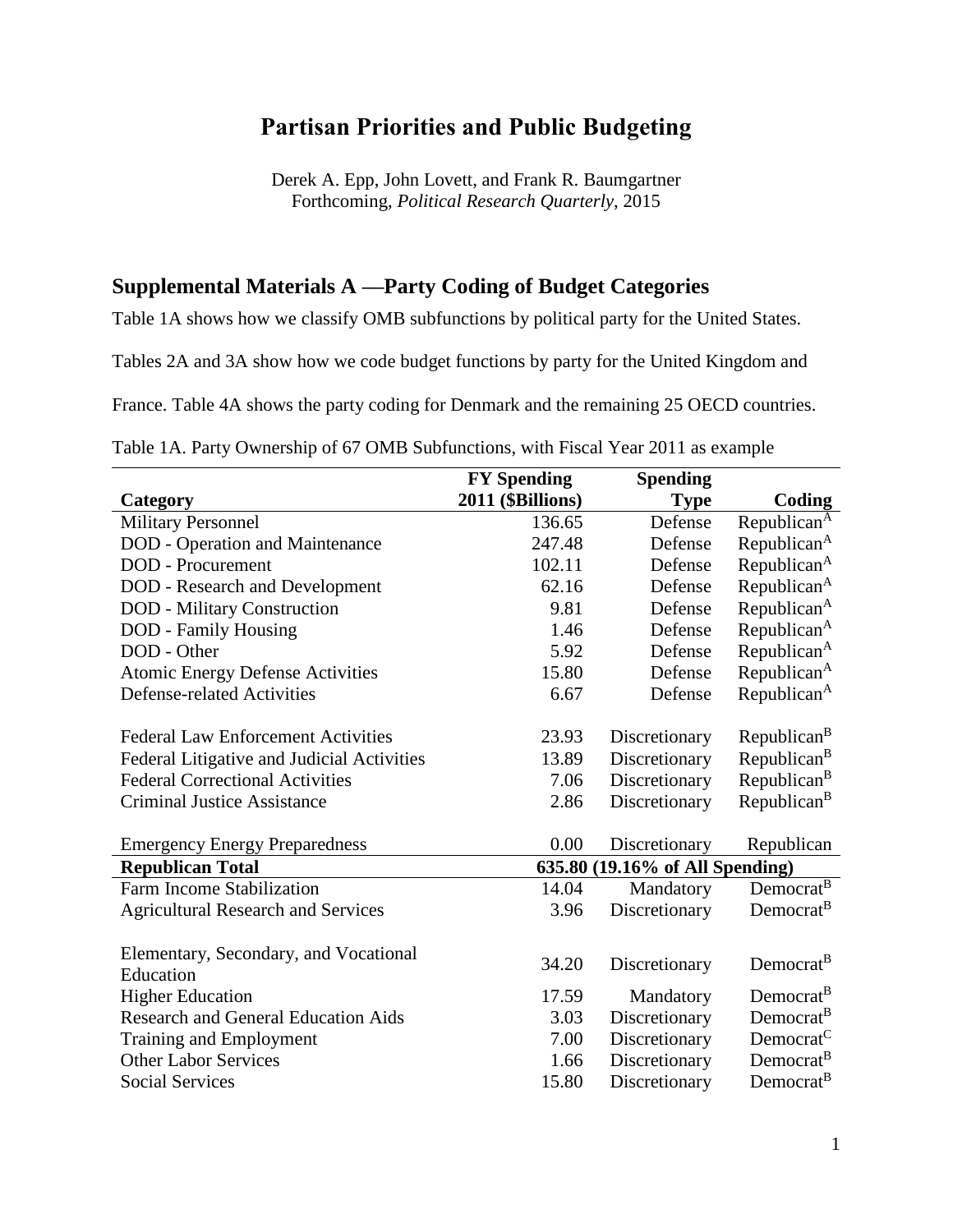| <b>Health Care Services</b><br>Health Research and Training                     | 280.11<br>28.18 | Mandatory<br>Discretionary        | Democrat <sup>D</sup><br>Democrat <sup>D</sup> |
|---------------------------------------------------------------------------------|-----------------|-----------------------------------|------------------------------------------------|
| Consumer and Occupation Health and<br>Safety                                    | 4.02            | Discretionary                     | Democrat <sup>B</sup>                          |
| General Retirement and Disability<br>Insurance                                  | 6.96            | Mandatory                         | Democrat <sup>B</sup>                          |
| Federal Employee Retirement and<br>Disability                                   | 110.82          | Mandatory                         | Democrat <sup>B</sup>                          |
| <b>Unemployment Compensation</b>                                                | 80.78           | Mandatory                         | Democrat <sup>E</sup>                          |
| <b>Housing Assistance</b>                                                       | 34.63           | Discretionary                     | Democrat <sup>B</sup>                          |
| <b>Food and Nutrition Assistance</b>                                            | 99.36           | Mandatory                         | Democrat <sup>B</sup>                          |
| Other Income Security                                                           | 141.11          | Mandatory                         | Democrat <sup>B</sup>                          |
| Social Security                                                                 | 723.11          | Mandatory                         | Democrat <sup>A</sup>                          |
| Medicare                                                                        | 405.59          | Mandatory                         | Democrat <sup>B</sup>                          |
| <b>Democratic Total</b>                                                         |                 | 2,011.75 (60.62% of All Spending) |                                                |
| Energy Information, Policy and<br>Regulation                                    | 0.42            | Discretionary                     |                                                |
| <b>Energy Conservation</b>                                                      | 0.00            | Discretionary                     |                                                |
| General Science and Basic Research                                              | 10.38           | Discretionary                     |                                                |
| Space Flight, Research, and Supporting<br><b>Activities</b>                     | 14.84           | Discretionary                     |                                                |
| <b>Water Resources</b>                                                          | 6.85            | Discretionary                     |                                                |
| <b>Conservation and Land Management</b>                                         | 9.07            | Discretionary                     |                                                |
| <b>Recreational Resources</b>                                                   | 3.00            | Discretionary                     |                                                |
| <b>Pollution Control and Abatement</b>                                          | 7.46            | Discretionary                     |                                                |
| <b>Other Natural Resources</b>                                                  | 5.52            | Discretionary                     |                                                |
| <b>Ground Transportation</b>                                                    | 48.56           | Discretionary                     |                                                |
| <b>Air Transportation</b>                                                       | 18.98           | Discretionary                     |                                                |
| <b>Water Transportation</b>                                                     | 8.59            | Discretionary                     |                                                |
| <b>Other Transportation</b>                                                     | 0.35            | Discretionary                     |                                                |
| <b>Community Development</b>                                                    | 4.01            | Discretionary                     |                                                |
| Area and Regional Development                                                   | 2.72            | Discretionary                     |                                                |
| <b>Legislative Functions</b>                                                    | 3.41            | Discretionary                     |                                                |
| <b>Executive Direction and Management</b>                                       | 0.42            | Discretionary                     |                                                |
| <b>Central Fiscal Operations</b>                                                | 10.73           | Discretionary                     |                                                |
| <b>General Property and Records</b>                                             | $-0.41$         | Discretionary                     |                                                |
| Management                                                                      | 0.17            |                                   |                                                |
| <b>Central Personnel Management</b><br><b>General Purpose Fiscal Assistance</b> | 6.82            | Discretionary<br>Discretionary    |                                                |
|                                                                                 |                 |                                   |                                                |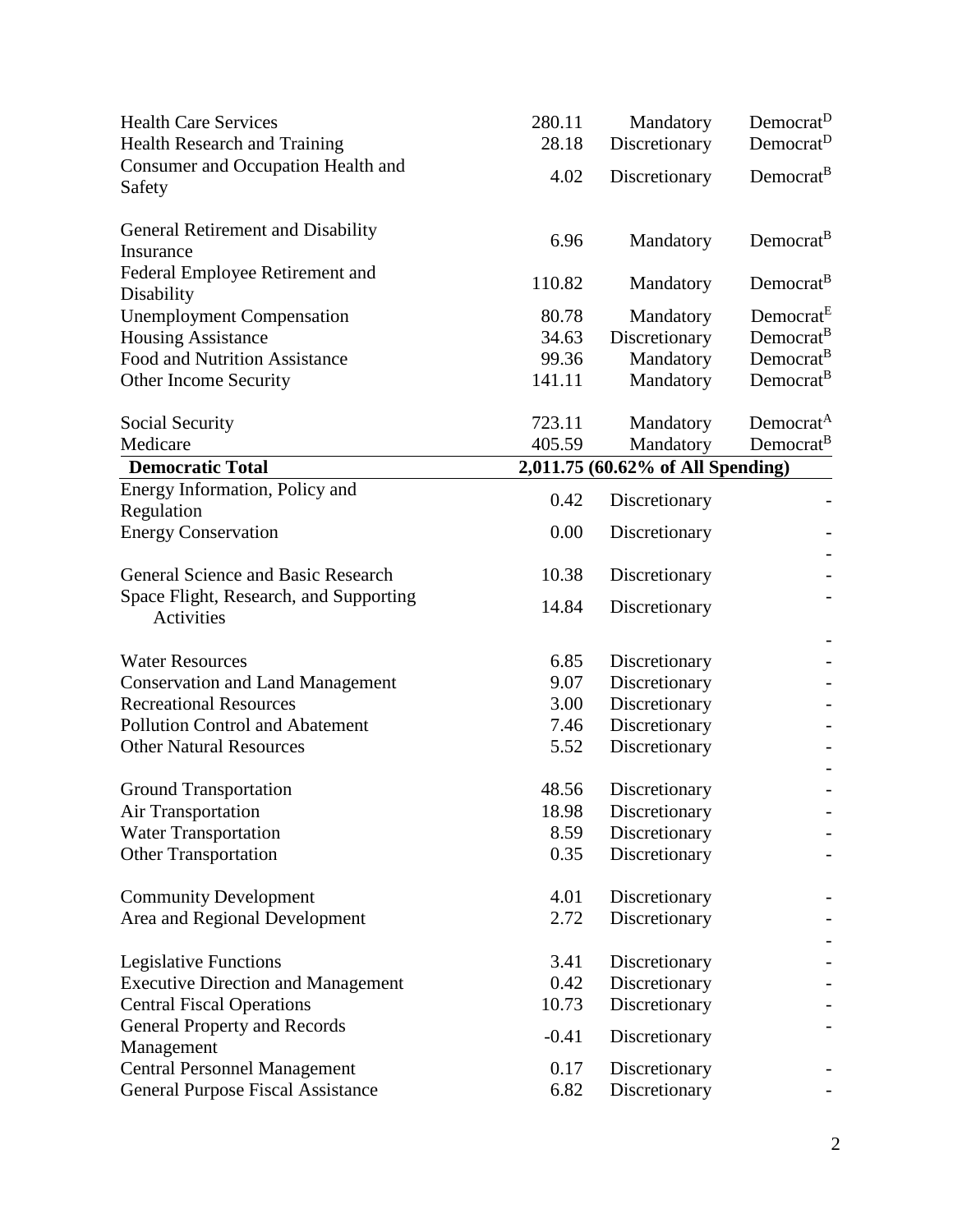| <b>Total All Spending</b>                                | 3,318.13 |                                 |  |
|----------------------------------------------------------|----------|---------------------------------|--|
| <b>Neutral Total</b>                                     |          | 670.58 (20.20% of All Spending) |  |
| Interest on the Public Debt                              | 309.99   | Mandatory                       |  |
| <b>Other Advancement of Commerce</b>                     | 32.88    | Discretionary                   |  |
| Disaster Relief and Insurance                            | 9.24     | Discretionary                   |  |
| <b>Other Veterans Benefits and Services</b>              | 5.27     | Discretionary                   |  |
| <b>Veterans Medical Care</b>                             | 45.35    | Discretionary                   |  |
| Veterans Education, Training, and<br>Rehabilitation      | 10.52    | Mandatory                       |  |
| Income Security for Veterans                             | 45.10    | Mandatory                       |  |
| Foreign Information and Exchange<br>Activities           | 1.33     | Defense                         |  |
| <b>International Security Assistance</b>                 | 14.07    | Defense                         |  |
| International Development and<br>Humanitarian Assistance | 12.19    | Defense                         |  |
| <b>Conduct of Foreign Affairs</b>                        | 19.25    | Defense                         |  |
| <b>Other General Government</b>                          | 3.49     | Discretionary                   |  |

Citation A = Sigelman and Buell 2004; Petrocik et al. 2003; Damore 2004

Citation B = Petrocik et all 2003; Damore 2004

Citation  $C = Hibbs$  1977

Citation  $D =$  Sigelman and Buell 2004

Citation E = Hibbs 1977; Petrocik et al. 2003; Damore 2004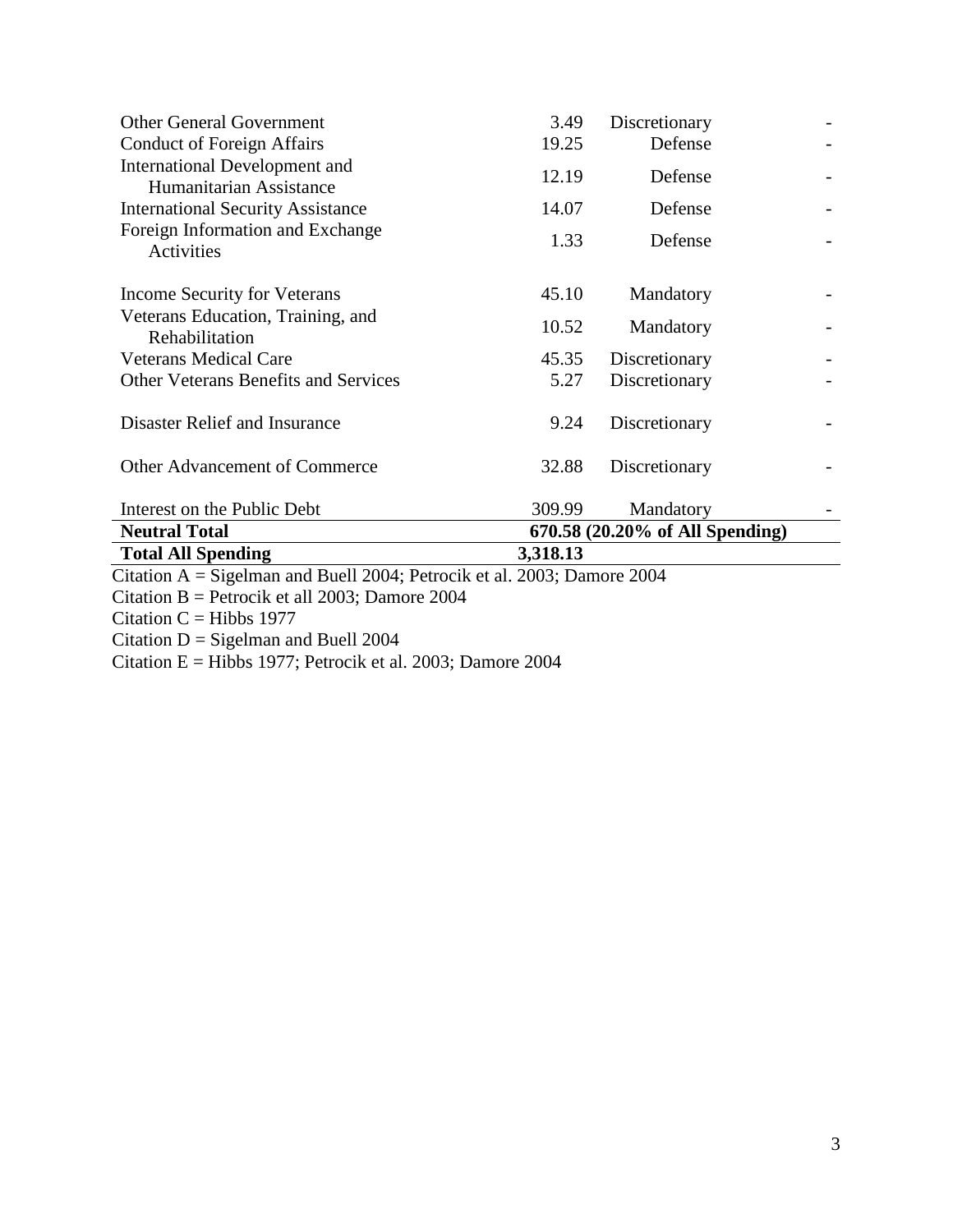Table 2A. UK Party Ownership by Budget Category

| Topic                     | Left | Right | Neutral |
|---------------------------|------|-------|---------|
| Pensions                  | X    |       |         |
| Health                    | X    |       |         |
| Education                 | X    |       |         |
| Defense                   |      | X     |         |
| Welfare                   | X    |       |         |
| Protection (Law & Order)  |      | X     |         |
| <b>General Government</b> |      |       | X       |
| Transportation            |      |       | X       |
| Other                     |      |       | X       |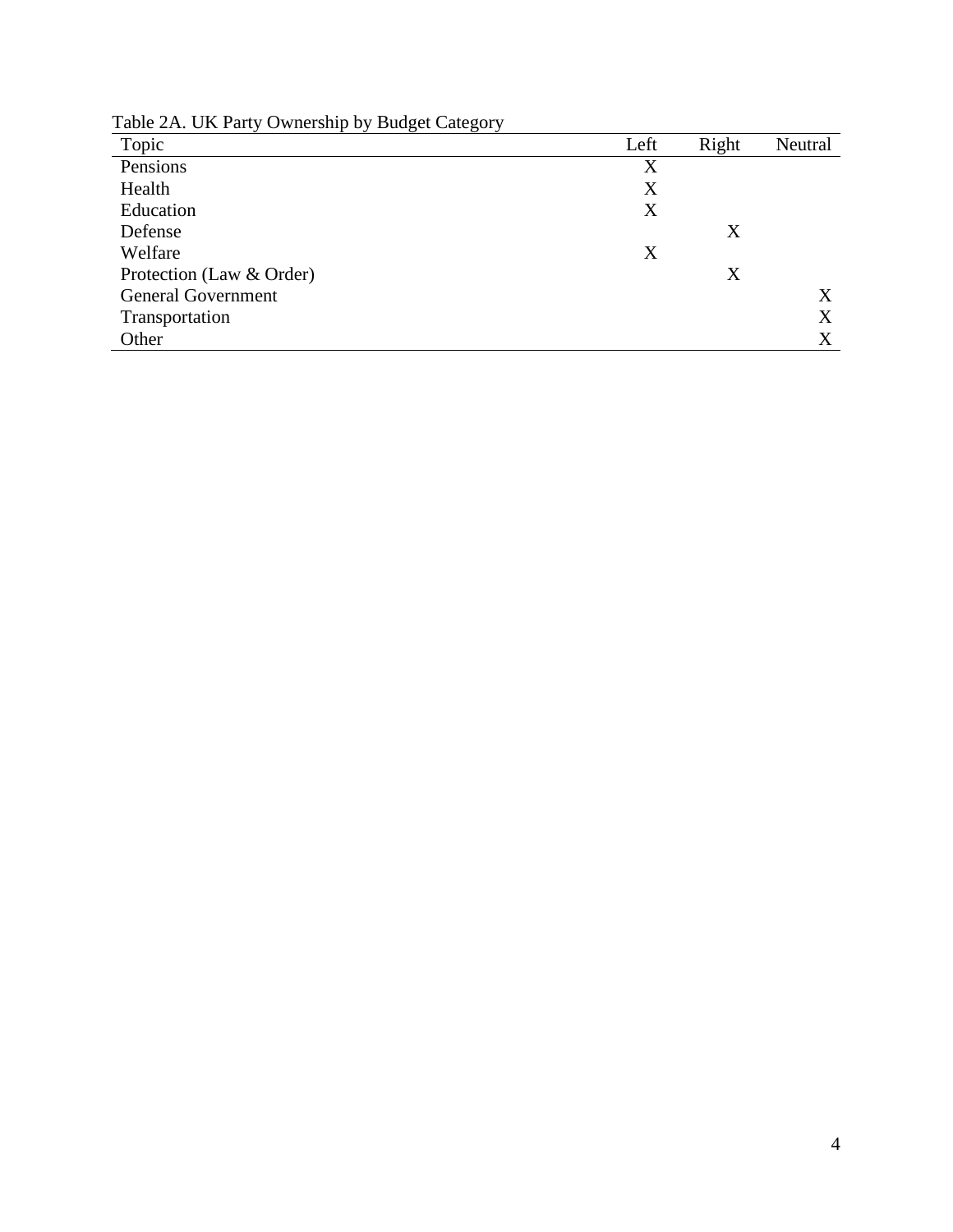Table 3A. French Party Ownership by Budget Category

| Topic                                      | Left Party | <b>Right Party</b> | Neutral |
|--------------------------------------------|------------|--------------------|---------|
| Economy & Finance                          |            |                    | X       |
| Education                                  | X          |                    |         |
| Public Works & Transportation              |            |                    | X       |
| Justice & Interior Affairs                 |            | Χ                  |         |
| Defense                                    |            | Χ                  |         |
| Agriculture                                |            | Χ                  |         |
| Industry & Commerce; Research & Technology |            |                    |         |
| <b>Social Affairs</b>                      | X          |                    |         |
| Housing                                    | X          |                    |         |
| Veterans                                   |            | X                  |         |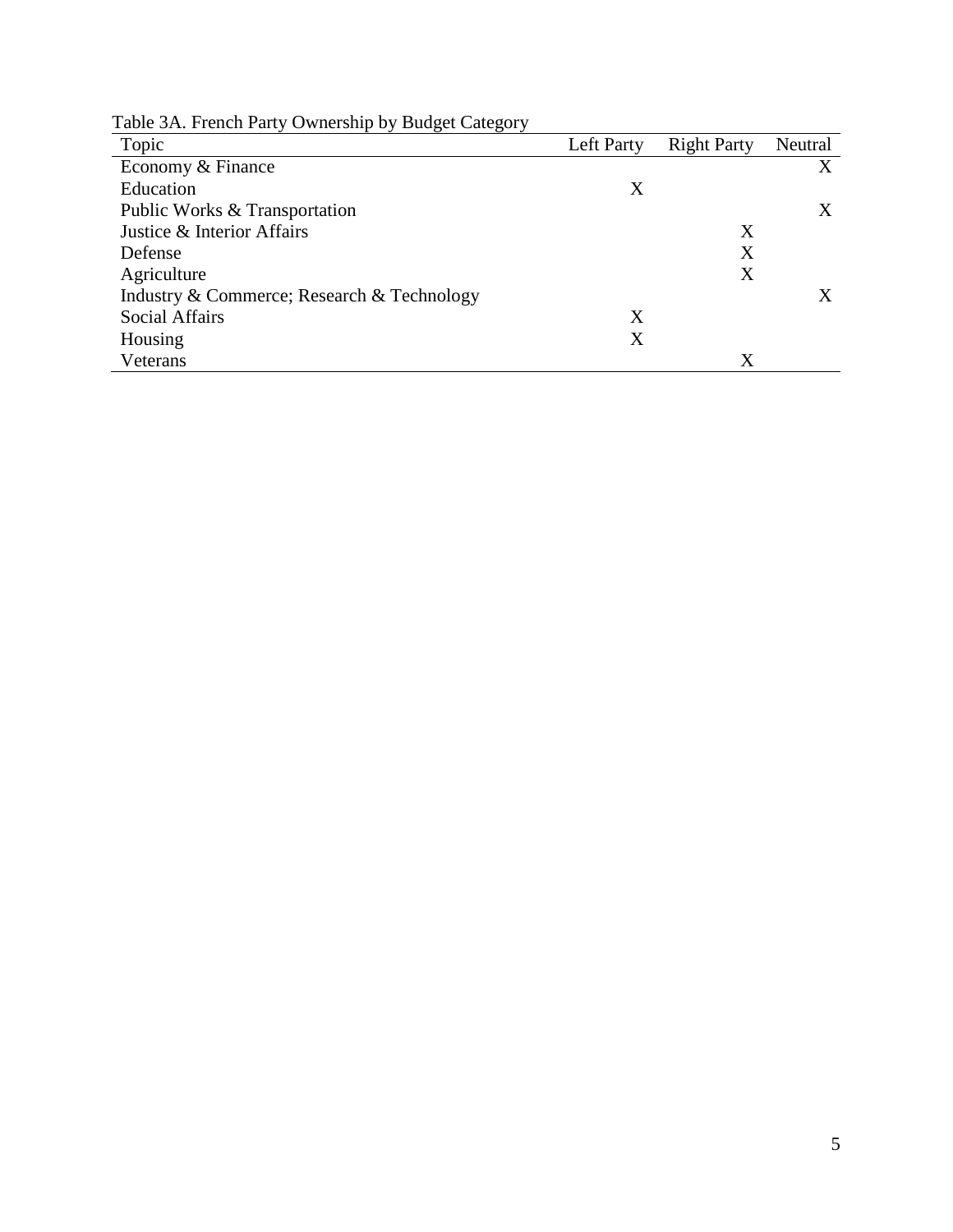| Topic                    | Left Party | <b>Right Party</b> | Neutral |
|--------------------------|------------|--------------------|---------|
| <b>Public Service</b>    |            |                    | X       |
| Defense                  |            | X                  |         |
| Public Order             |            | X                  |         |
| <b>Economic Affairs</b>  |            |                    | X       |
| Environment              | X          |                    |         |
| Housing                  | X          |                    |         |
| Health                   | X          |                    |         |
| Recreation, Culture      |            |                    | Χ       |
| Education                | Χ          |                    |         |
| <b>Social Protection</b> | X          |                    |         |

Table 4A. OECD Party Ownership by Budget Category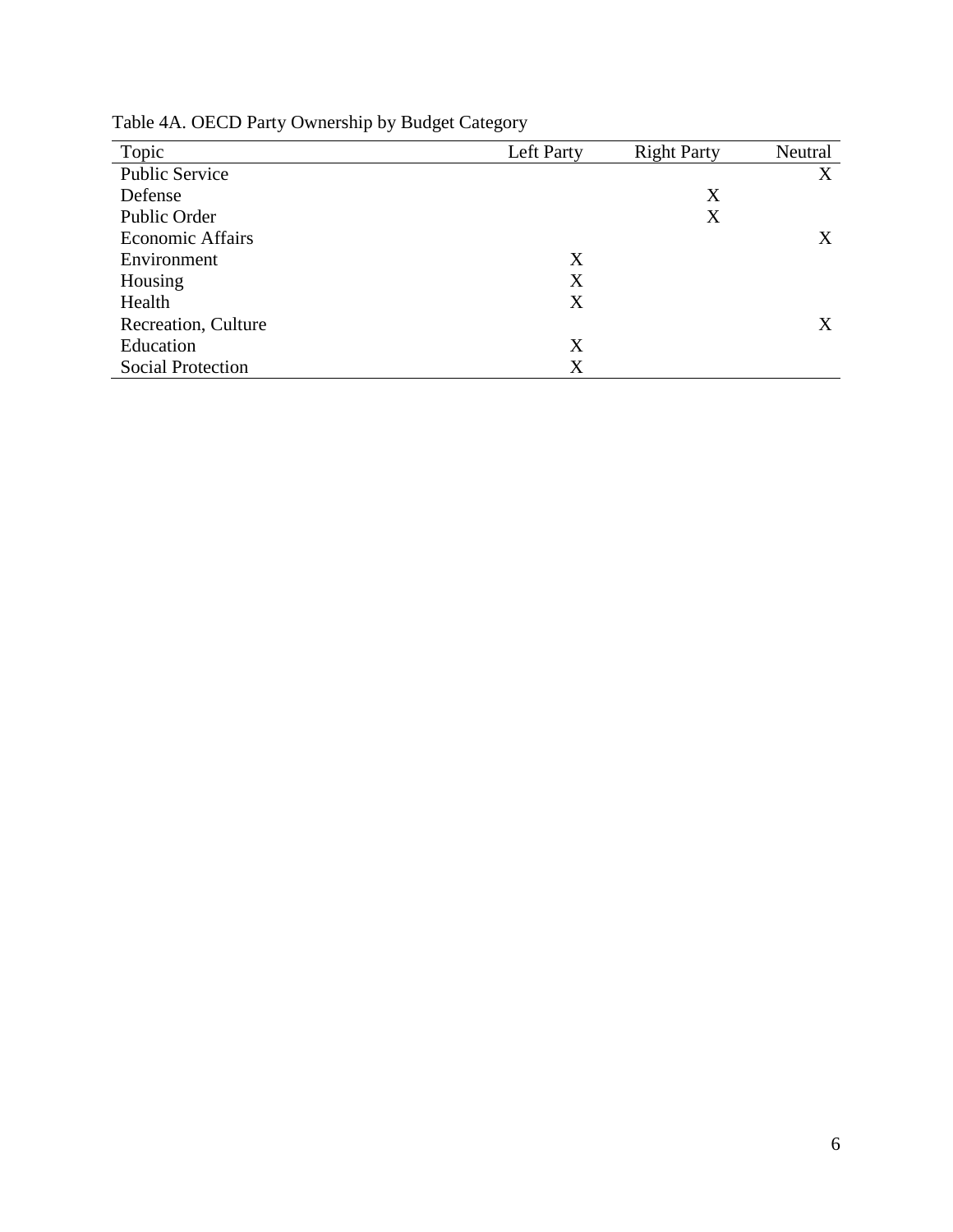# **Supplemental Materials B—Difference of Means for U.S. Budget Subfunctions**

Table 5A shows the results of 66 difference of means test, one for each US budget subfunction.

In all, only 4 of the 66 tests return statistically significant coefficients.

| Category                                      | Left-<br>spending | Std. Dev. | Right-<br>spending | Std. Dev. | T-value   |
|-----------------------------------------------|-------------------|-----------|--------------------|-----------|-----------|
| <b>Military Personnel</b>                     | 2.02              | 1.15      | 1.24               | 1.01      | 0.501     |
| DOD - Operation and                           | 4.56              | 1.50      | 2.08               | 1.72      | 1.033     |
| Maintenance<br><b>DOD</b> - Procurement       | 2.84              | 3.04      | 1.14               | 2.65      | 0.418     |
| DOD - Research and                            |                   |           |                    |           |           |
| Development                                   | 0.07              | 1.05      | 5.91               | 2.39      | $-1.966*$ |
| <b>DOD</b> - Military Construction            | 2.15              | 8.11      | 4.15               | 3.50      | $-0.249$  |
| DOD - Family Housing                          | $-3.53$           | 3.38      | 1.68               | 2.08      | $-1.377$  |
| DOD - Other                                   | 412.53            | 222.26    | $-2.08$            | 14.42     | 1.861     |
| <b>Atomic Energy Defense Activities</b>       | 20.02             | 12.12     | 2.38               | 3.49      | 1.549     |
| <b>Defense-related Activities</b>             | 291.19            | 273.76    | 21.28              | 12.95     | 1.094     |
| <b>Federal Law Enforcement</b>                |                   |           |                    |           |           |
| Activities                                    | 7.57              | 3.18      | 7.22               | 2.14      | 0.093     |
| Federal Litigative and Judicial               | 5.14              | 0.93      | 10.84              | 3.90      | $-1.263$  |
| Activities                                    |                   |           |                    |           |           |
| <b>Federal Correctional Activities</b>        | 3.11              | 1.64      | 10.25              | 2.61      | $-2.163$  |
| <b>Criminal Justice Assistance</b>            | 3.89              | 15.23     | 12.27              | 8.61      | $-0.516$  |
| <b>Emergency Energy Preparedness</b>          | 73.91             | 70.47     | 3.15               | 16.99     | 1.340     |
| Farm Income Stabilization                     | 38.32             | 22.23     | 13.29              | 13.95     | 0.994     |
| <b>Agricultural Research and</b>              | 2.02              | 1.75      | 2.70               | 1.36      | $-0.312$  |
| <b>Services</b>                               |                   |           |                    |           |           |
| Elementary, Secondary, and                    | 24.55             | 15.39     | 8.87               | 6.04      | 1.032     |
| <b>Vocational Education</b>                   |                   |           |                    |           |           |
| <b>Higher Education</b>                       | 13.28             | 10.64     | 39.59              | 26.75     | $-0.827$  |
| <b>Research and General Education</b><br>Aids | 7.11              | 8.07      | 10.43              | 5.26      | $-0.357$  |
| Training and Employment                       | 5.48              | 7.41      | 49.53              | 35.01     | $-1.092$  |
| <b>Other Labor Services</b>                   | 56.92             | 56.21     | 3.10               | 4.22      | 1.083     |
| <b>Social Services</b>                        | 21.35             | 14.26     | 8.37               | 2.33      | 1.047     |
| <b>Health Care Services</b>                   | 9.81              | 5.59      | 11.46              | 2.30      | $-0.295$  |
| <b>Health Research and Training</b>           | 6.58              | 3.03      | 4.22               | 2.04      | 0.668     |

Table 5A. Difference of Means Testing across US Budget Subfunctions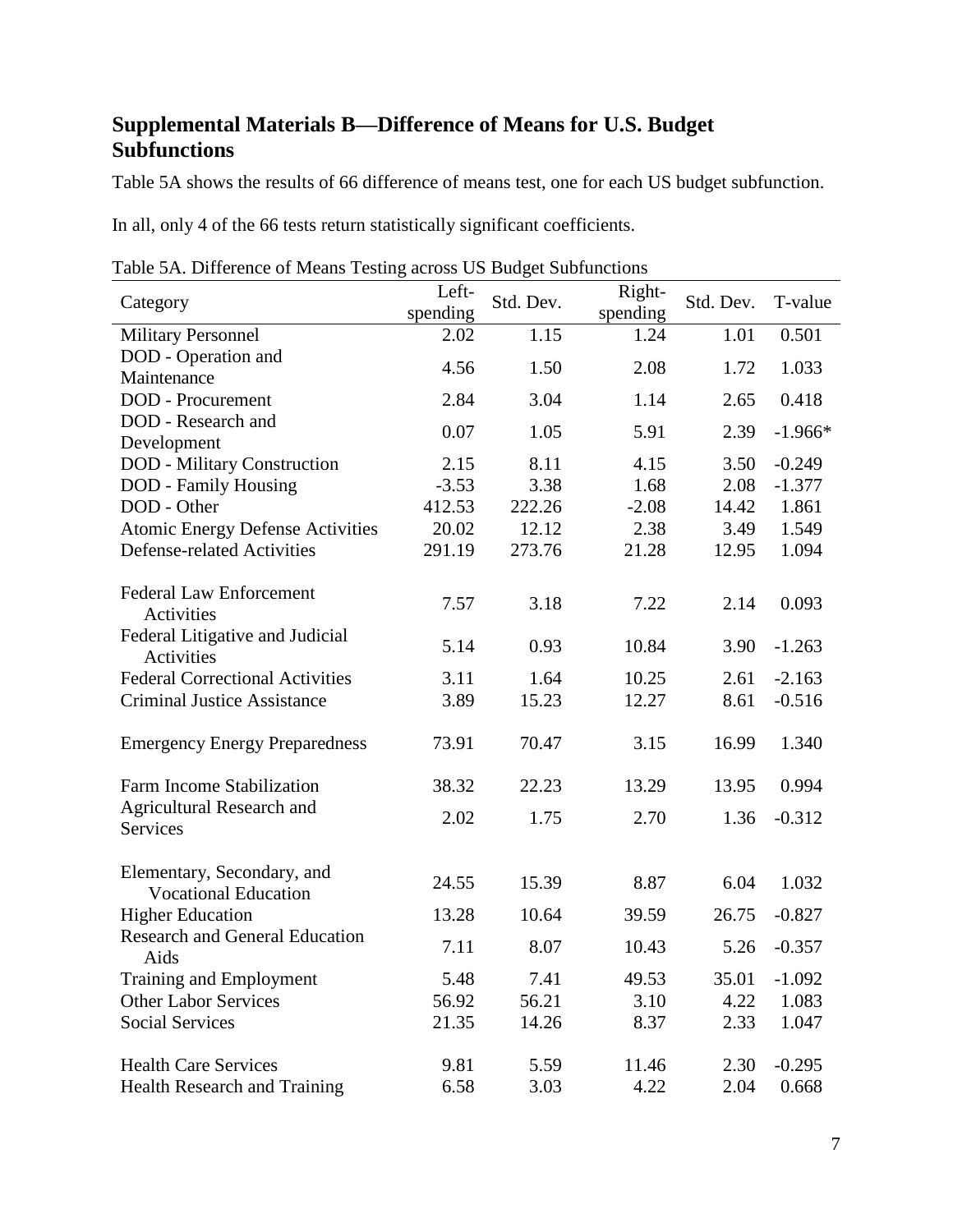| <b>Consumer and Occupation Health</b><br>and Safety         | 20.17   | 12.88  | 4.82    | 1.37   | 1.340     |
|-------------------------------------------------------------|---------|--------|---------|--------|-----------|
| General Retirement and Disability<br>Insurance              | $-0.19$ | 5.95   | 5.60    | 3.83   | $-0.851$  |
| Federal Employee Retirement and<br>Disability               | 8.62    | 4.79   | 5.81    | 2.60   | 0.544     |
| <b>Unemployment Compensation</b>                            | $-2.02$ | 4.26   | 16.44   | 6.85   | $-2.136*$ |
| <b>Housing Assistance</b>                                   | 30.09   | 24.89  | 34.25   | 17.82  | $-0.139$  |
| <b>Food and Nutrition Assistance</b>                        | 5.00    | 2.30   | 13.89   | 3.90   | $-1.821$  |
| Other Income Security                                       | 5.38    | 1.73   | 5.88    | 1.52   | $-0.218$  |
| Social Security                                             | 7.83    | 1.64   | 5.91    | 0.98   | 1.047     |
| Medicare                                                    | 24.06   | 16.05  | 7.09    | 1.47   | 1.313     |
| Energy Information, Policy and                              | 1.14    | 7.64   | $-1.98$ | 5.32   | 0.347     |
| Regulation<br><b>Energy Conservation</b>                    | $-2.37$ | 12.37  | 100.23  | 85.56  | $-0.969$  |
|                                                             |         |        |         |        |           |
| General Science and Basic<br>Research                       | 5.03    | 3.29   | 21.56   | 8.75   | $-1.491$  |
| Space Flight, Research, and<br><b>Supporting Activities</b> | 11.53   | 8.30   | 10.16   | 5.60   | 0.142     |
| <b>Water Resources</b>                                      | $-0.20$ | 3.40   | 6.77    | 4.35   | $-1.206$  |
| Conservation and Land<br>Management                         | 10.25   | 6.29   | 4.66    | 4.24   | 0.761     |
| <b>Recreational Resources</b>                               | 5.04    | 3.86   | 8.31    | 4.71   | $-0.514$  |
| <b>Pollution Control and Abatement</b>                      | $-2.32$ | 7.35   | 22.32   | 13.26  | $-1.317$  |
| <b>Other Natural Resources</b>                              | 7.44    | 3.16   | 8.55    | 3.10   | $-0.245$  |
| <b>Ground Transportation</b>                                | 8.68    | 3.42   | 71.25   | 67.83  | $-0.811$  |
| Air Transportation                                          | 1.90    | 4.09   | 10.25   | 4.07   | $-1.423$  |
| <b>Water Transportation</b>                                 | 1.54    | 3.07   | 3.46    | 2.68   | $-0.470$  |
| <b>Other Transportation</b>                                 | $-2.12$ | 2.93   | 4.97    | 3.75   | $-1.356$  |
| <b>Community Development</b>                                | 394.45  | 293.72 | 94.06   | 61.98  | 1.121     |
| Area and Regional Development                               | 21.53   | 20.78  | 472.47  | 461.75 | $-0.926$  |
| <b>Legislative Functions</b>                                | 2.41    | 2.61   | 8.90    | 4.21   | $-1.221$  |
| <b>Executive Direction and</b><br>Management                | 5.56    | 4.66   | 6.58    | 4.76   | $-0.149$  |
| <b>Central Fiscal Operations</b>                            | 1.56    | 2.00   | 2.95    | 1.41   | $-0.580$  |
| <b>General Property and Records</b><br>Management           | 16.68   | 16.21  | 35.95   | 24.48  | $-0.602$  |
| <b>Central Personnel Management</b>                         | 7.27    | 8.63   | 7.14    | 7.37   | 0.011     |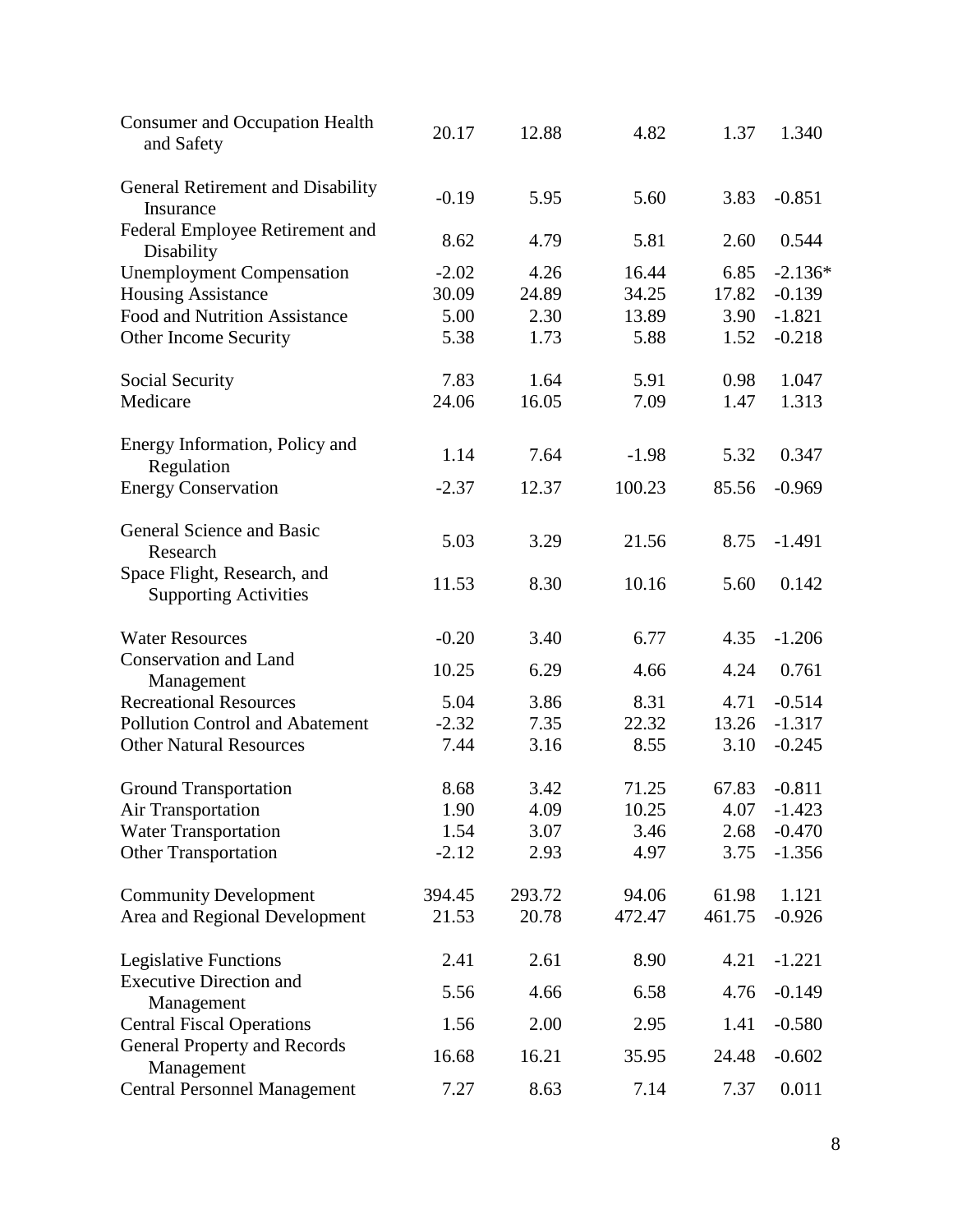| General Purpose Fiscal Assistance                               | $-0.65$ | 4.37  | 50.14 | 43.73 | $-1.019$  |
|-----------------------------------------------------------------|---------|-------|-------|-------|-----------|
| <b>Other General Government</b>                                 | 4.79    | 8.06  | 17.58 | 11.70 | $-0.849$  |
| <b>Conduct of Foreign Affairs</b>                               | 1.59    | 4.87  | 7.21  | 2.27  | $-1.123$  |
| <b>International Development and</b><br>Humanitarian Assistance | 38.91   | 30.81 | 10.51 | 6.17  | 1.030     |
| <b>International Security Assistance</b>                        | 16.30   | 10.96 | 14.42 | 13.27 | 0.105     |
| Foreign Information and                                         |         |       |       |       |           |
| Exchange                                                        | $-0.75$ | 3.03  | 4.14  | 1.57  | $-1.569$  |
| Activities                                                      |         |       |       |       |           |
| <b>Income Security for Veterans</b>                             | 4.15    | 5.37  | 1.54  | 0.65  | 0.544     |
| Veterans Education, Training, and                               | 45.63   | 47.88 | 5.68  | 8.04  | 0.926     |
| Rehabilitation                                                  |         |       |       |       |           |
| <b>Veterans Medical Care</b>                                    | 1.19    | 1.98  | 5.26  | 0.73  | $-2.101*$ |
| Other Veterans Benefits and<br>Services                         | $-1.59$ | 1.96  | 5.37  | 2.57  | $-2.010*$ |
| Disaster Relief and Insurance                                   | 27.09   | 21.62 | 98.11 | 41.85 | $-1.346$  |
|                                                                 |         |       |       |       |           |
| <b>Other Advancement of Commerce</b>                            | 8.76    | 9.28  | 58.50 | 40.50 | $-1.008$  |
| Interest on the Public Debt                                     | 3.85    | 1.44  | 3.53  | 1.18  | 0.172     |

Note: The analysis for "Disaster Relief and Insurance" excludes one observation of percent change in excess of 600,000, corresponding to Hurricane Andrew. This is the only observation in the dataset that approaches this magnitude.

 $N = 28$  for Left-spending and 36 for the Right

 $* =$  significant at 0.05 p-value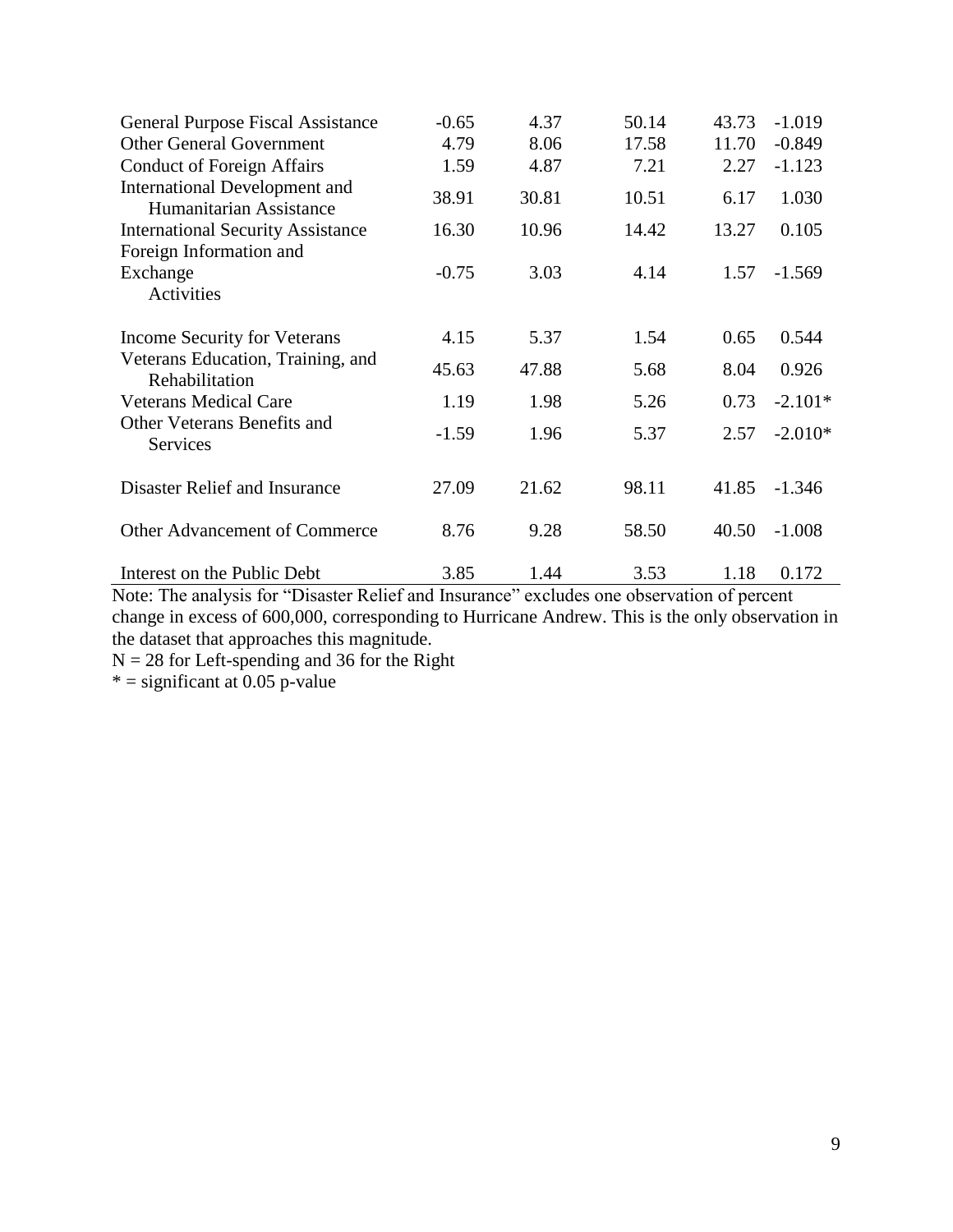#### **Supplemental Materials C —Robustness Tests**

### *Using Congress as the Reference Unit for Measures of Consistency*

Our analyses use a measure of spending consistency that is based on the party of the head of government. Here, we look at the US, and consider an alternate definition that measures consistency based on Congress. Under this definition a consistent change takes place when spending is adjusted to match the partisan priorities of whichever party controls the House of Representatives. (We use control of the House as the reference unit rather than unified control over both congressional chambers to avoid dropping observations.) Table 6A shows the results of our analysis using this alternate definition, revealing that substantively it makes little difference what definition of consistency we use. The pattern, of greater consistency as party control increases, remains intact.

| Government             | N            | % Consistent                        | % Inconsistent | $C-I$ |  |  |  |  |
|------------------------|--------------|-------------------------------------|----------------|-------|--|--|--|--|
|                        | All Spending |                                     |                |       |  |  |  |  |
| Total                  | 3,807        | 23.59                               | 19.20          | 4.39  |  |  |  |  |
| Divided                | 2,306        | 21.77                               | 16.83          | 4.94  |  |  |  |  |
| Unified                | 1,501        | 26.38                               | 22.85          | 3.53  |  |  |  |  |
| Unified and filibuster | 606          | 29.70                               | 21.12          |       |  |  |  |  |
| proof                  |              |                                     |                | 8.58  |  |  |  |  |
|                        |              | Discretionary Spending Changes Only |                |       |  |  |  |  |
| Total                  | 2,292        | 16.49                               | 13.48          | 3.01  |  |  |  |  |
| Divided                | 1,388        | 14.41                               | 12.46          | 1.95  |  |  |  |  |
| Unified                | 904          | 19.69                               | 15.04          | 4.65  |  |  |  |  |
| Unified and filibuster | 352          | 22.44                               | 12.78          |       |  |  |  |  |
| proof                  |              |                                     |                | 9.66  |  |  |  |  |

Table 6A. Spending Consistency by Party Control Based on Congressional Consistency Measure, 1947-2009

Table 7A replicates Table 5A, which tested for statistically significant differences in the spending patterns of Republicans and Democrats across each OMB subfunction. Table 5A considered a party to be in power when a president of that party was in the White House. Table 7A considers a party to be in power when they have a majority in the House of Representatives.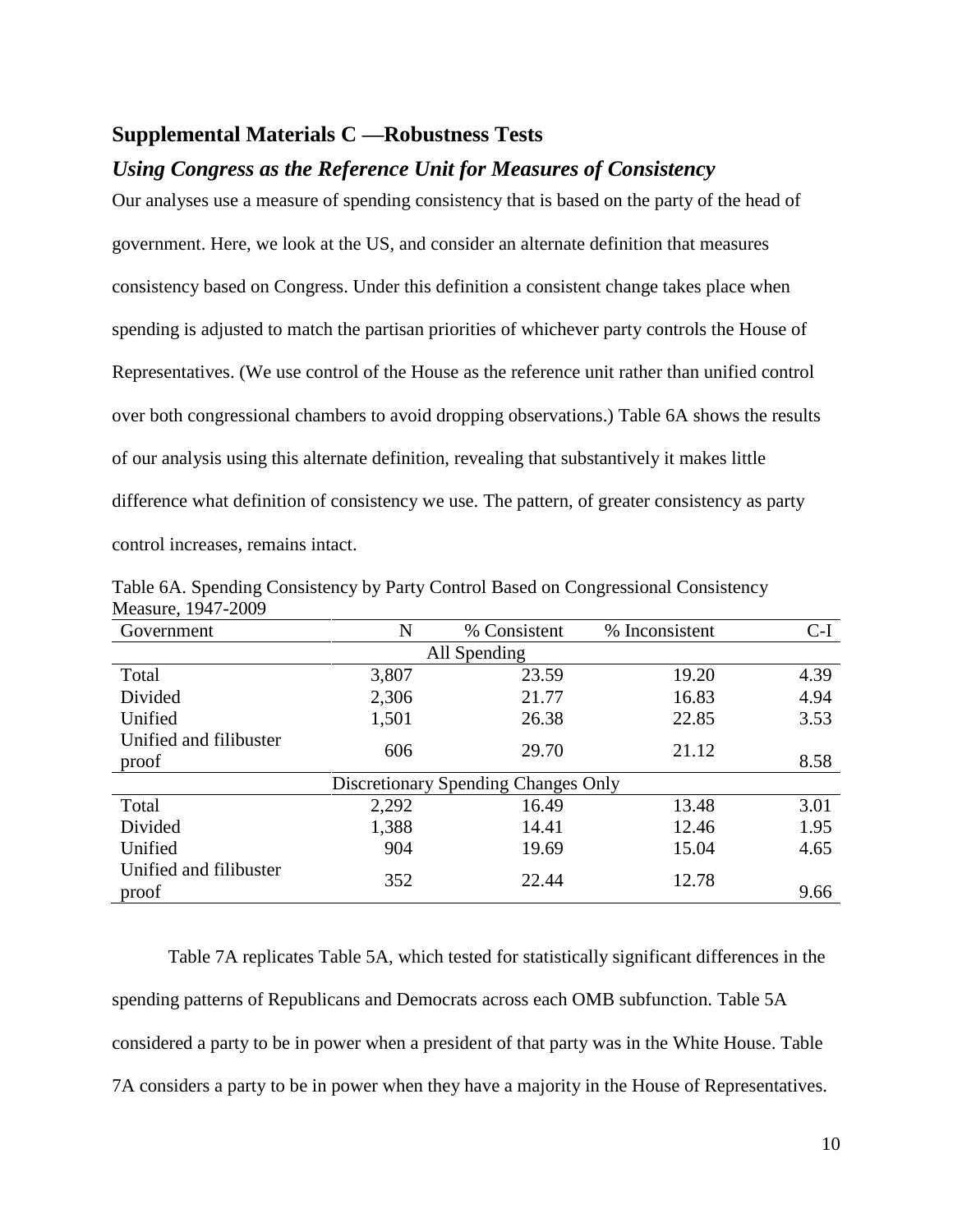Substantively it makes little difference what reference unit we use; Table 7A shows only two budget categories with statistically significant differences between the parties – federal employee retirement and disability, food and nutrition assistance, and interest on the public debt.

| Table 7A. Different of Means Testing across US Budget Subfunctions, using Congressional |  |  |  |
|-----------------------------------------------------------------------------------------|--|--|--|
| Measure of Consistency                                                                  |  |  |  |

| Category                                                                     | Left-<br>spending | Std. Dev.      | Right-<br>spending | Std. Dev.     | $T -$<br>value |
|------------------------------------------------------------------------------|-------------------|----------------|--------------------|---------------|----------------|
| <b>Military Personnel</b>                                                    | 1.19              | 5.08           | 2.77               | 7.13          | 0.885          |
| DOD - Operation and<br>Maintenance                                           | 2.48              | 8.20           | 5.17               | 10.58         | 0.962          |
| DOD - Procurement                                                            | 0.49              | 15.74          | 6.24               | 10.15         | 1.234          |
| DOD - Research and<br>Development                                            | 3.36              | 12.26          | 3.83               | 6.58          | 0.133          |
| <b>DOD</b> - Military Construction                                           | 2.99              | 31.43          | 4.36               | 20.37         | 0.147          |
| DOD - Family Housing                                                         | $-0.38$           | 14.43          | $-1.03$            | 9.69          | 0.149          |
| DOD - Other                                                                  | 121.02            | 405.83         | 457.83             | 1,363.97      | 1.283          |
| <b>Atomic Energy Defense</b><br>Activities                                   | 9.08              | 38.22          | 13.15              | 64.56         | 0.306          |
| <b>Defense-related Activities</b>                                            | 12.82             | 88.55          | 482.09             | 1,771.66      | 1.736          |
| <b>Federal Law Enforcement</b><br>Activities                                 | 7.39              | 16.36          | 7.33               | 7.71          | 0.013          |
| Federal Litigative and Judicial<br>Activities                                | 9.41              | 20.40          | 5.17               | 6.41          | 0.813          |
| <b>Federal Correctional Activities</b><br><b>Criminal Justice Assistance</b> | 8.15<br>10.64     | 15.07<br>55.59 | 4.05<br>5.74       | 6.16<br>32.35 | 1.055<br>0.292 |
| <b>Emergency Energy Preparedness</b>                                         | 41.97             | 157.42         | $-12.36$           | 33.91         | 1.015          |
| Farm Income Stabilization                                                    | 21.42             | 96.92          | 32.70              | 111.35        | 0.388          |
| <b>Agricultural Research and</b><br><b>Services</b>                          | 2.36              | 9.20           | 2.54               | 6.81          | 0.072          |
| Elementary, Secondary, and<br><b>Vocational Education</b>                    | 19.72             | 68.51          | 3.76               | 18.99         | 0.915          |
| <b>Higher Education</b>                                                      | 29.81             | 140.86         | 22.88              | 66.12         | 0.189          |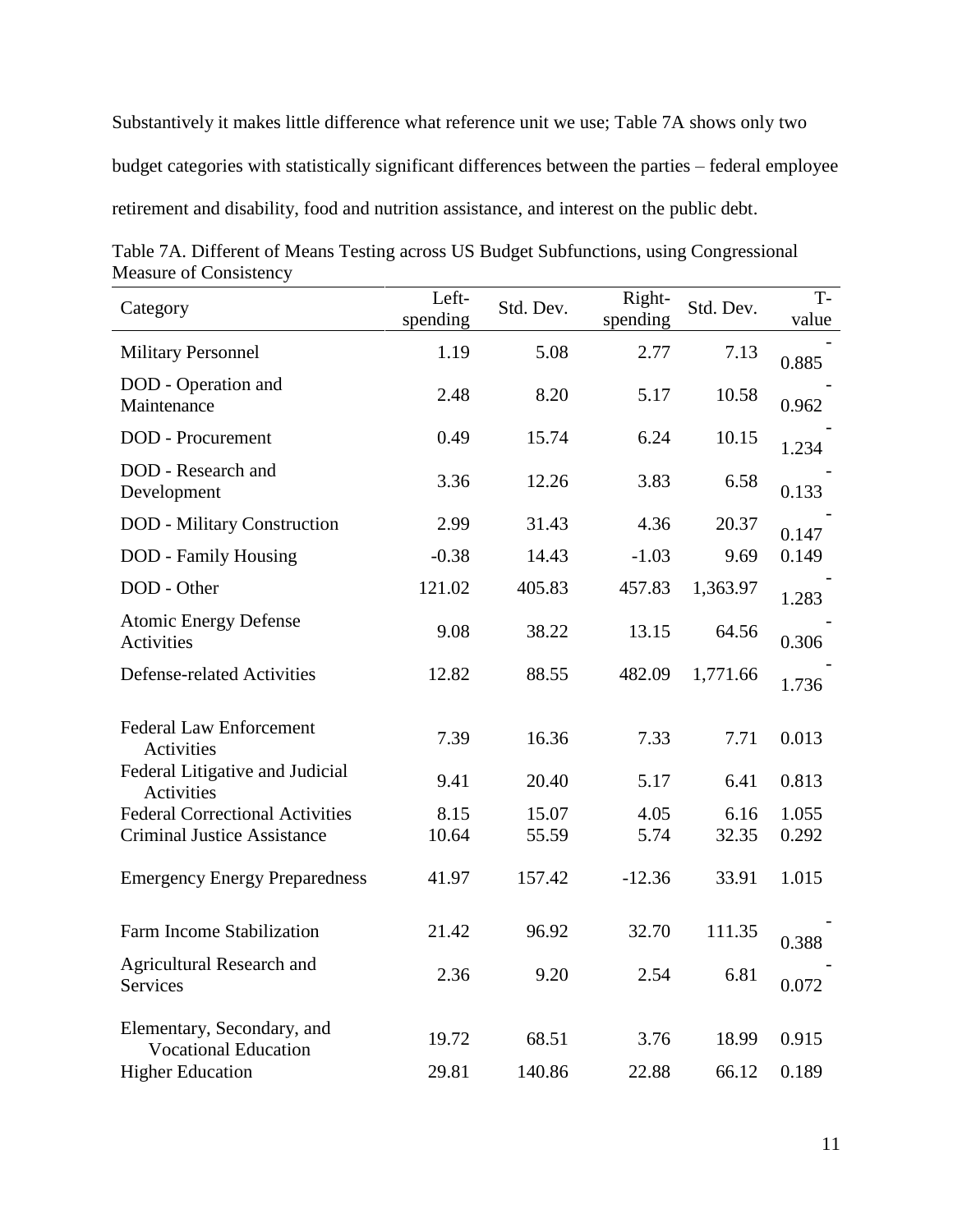| <b>Research and General Education</b><br>Aids                                                                                  | 10.06                          | 40.20                            | 5.71                         | 23.35                          | 0.409                               |
|--------------------------------------------------------------------------------------------------------------------------------|--------------------------------|----------------------------------|------------------------------|--------------------------------|-------------------------------------|
| Training and Employment                                                                                                        | 12.97                          | 49.92                            | 82.12                        | 310.12                         | 1.510                               |
| <b>Other Labor Services</b><br><b>Social Services</b>                                                                          | 35.79<br>17.29                 | 227.84<br>54.68                  | $-0.78$<br>2.90              | 9.49<br>11.27                  | 0.638<br>1.007                      |
| <b>Health Care Services</b>                                                                                                    | 12.88                          | 3.49                             | 4.31                         | 2.80                           | 1.361                               |
| Health Research and Training                                                                                                   | 5.25                           | 13.91                            | 5.27                         | 6.42                           | 0.004                               |
| <b>Consumer and Occupation Health</b><br>and Safety                                                                            | 13.89                          | 52.60                            | 4.49                         | 6.09                           | 0.709                               |
| General Retirement and<br>Disability<br>Insurance                                                                              | 2.04                           | 22.30                            | 6.14                         | 38.52                          | 0.523                               |
| Federal Employee Retirement and<br>Disability                                                                                  | 10.01                          | 22.09                            | $-1.86$                      | 9.78                           | $2.075*$                            |
| <b>Unemployment Compensation</b><br><b>Housing Assistance</b><br><b>Food and Nutrition Assistance</b><br>Other Income Security | 8.74<br>42.20<br>12.88<br>6.38 | 37.71<br>133.77<br>21.77<br>9.11 | 7.21<br>3.12<br>1.36<br>3.50 | 27.67<br>25.29<br>6.43<br>8.95 | 0.148<br>1.155<br>$0.042*$<br>1.096 |
| Social Security<br>Medicare                                                                                                    | 7.59<br>16.89                  | 1.16<br>50.63                    | 4.22<br>5.72                 | 0.76<br>6.21                   | 1.622<br>0.788                      |
| Energy Information, Policy and<br>Regulation<br><b>Energy Conservation</b>                                                     | $-2.40$<br>90.22               | 28.46<br>376.88                  | 2.37<br>$-0.30$              | 22.82<br>11.39                 | 0.518<br>0.826                      |
| General Science and Basic<br>Research                                                                                          | 15.33                          | 47.44                            | 13.78                        | 23.07                          | 0.121                               |
| Space Flight, Research, and<br><b>Supporting Activities</b>                                                                    | 14.61                          | 42.47                            | $-1.61$                      | 3.90                           | 1.469                               |
| <b>Water Resources</b>                                                                                                         | 2.49                           | 21.19                            | 7.42                         | 28.35                          | 0.738                               |
| Conservation and Land<br>Management                                                                                            | 6.66                           | 29.59                            | 8.43                         | 28.24                          | 0.834                               |
| <b>Recreational Resources</b><br><b>Pollution Control and Abatement</b>                                                        | 8.53<br>19.53                  | 22.02<br>69.99                   | 1.92<br>0.10                 | 32.88<br>4.65                  | 0.913<br>0.993                      |
| <b>Other Natural Resources</b>                                                                                                 | 6.89                           | 14.12                            | 11.59                        | 25.91                          | 0.920                               |
| <b>Ground Transportation</b><br><b>Air Transportation</b>                                                                      | 55.85<br>7.42                  | 352.39<br>3.57                   | 7.95<br>4.13                 | 16.31<br>4.88                  | 0.540<br>0.483                      |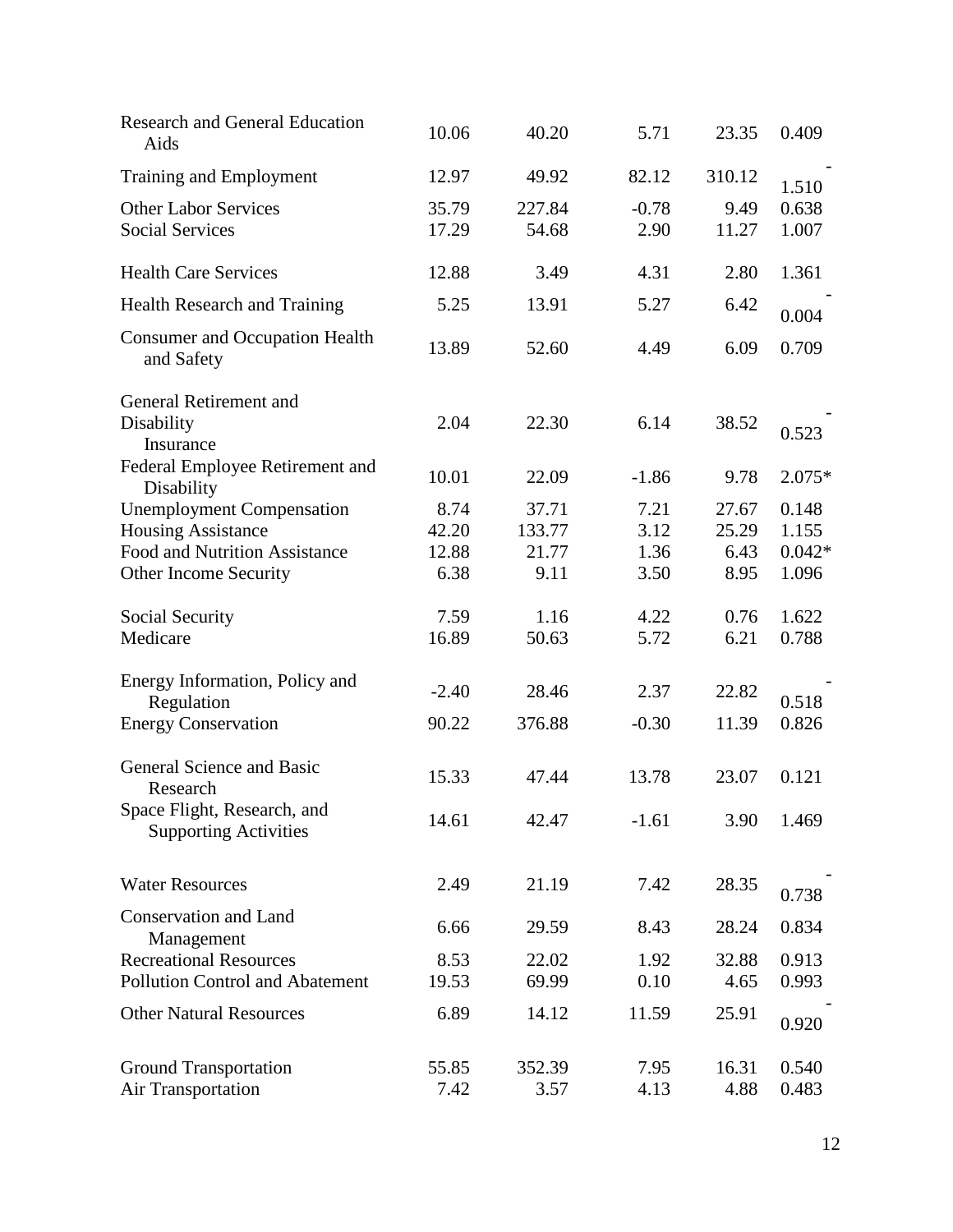| <b>Water Transportation</b>                                          | 2.02             | 17.27                | 4.42            | 12.06          | 0.513          |
|----------------------------------------------------------------------|------------------|----------------------|-----------------|----------------|----------------|
| <b>Other Transportation</b>                                          | 3.02             | 16.60                | 0.54            | 15.11          | 0.449          |
| <b>Community Development</b><br>Area and Regional Development        | 299.26<br>344.71 | 1,223.46<br>2,158.08 | 4.14<br>5.48    | 76.61<br>65.52 | 0.959<br>0.605 |
| <b>Legislative Functions</b>                                         | 5.54             | 19.89                | 7.64            | 25.29          | 0.341          |
| <b>Executive Direction and</b>                                       | 5.29             | 27.11                | 8.66            | 26.24          | 0.434          |
| Management<br><b>Central Fiscal Operations</b>                       | 3.22             | 6.70                 | $-0.28$         | 14.90          | 1.297          |
| <b>General Property and Records</b><br>Management                    | 24.97            | 130.01               | 36.95           | 104.34         | 0.324          |
| <b>Central Personnel Management</b>                                  | 2.65             | 36.30                | 20.83           | 62.76          | 1.425          |
| General Purpose Fiscal<br>Assistance                                 | 33.40            | 226.85               | 11.49           | 51.92          | 0.381          |
| <b>Other General Government</b><br><b>Conduct of Foreign Affairs</b> | 15.99<br>5.36    | 62.12<br>20.98       | $-0.03$<br>2.93 | 51.48<br>16.69 | 0.929<br>0.419 |
| <b>International Development and</b><br>Humanitarian Assistance      | 26.61            | 121.79               | 10.10           | 43.71          | 0.512          |
| <b>International Security Assistance</b>                             | 16.09            | 75.20                | 12.68           | 56.06          | 0.166          |
| Foreign Information and<br>Exchange<br>Activities                    | 3.44             | 11.06                | $-1.30$         | 13.63          | 1.352          |
| <b>Income Security for Veterans</b>                                  | 2.73             | 21.677               | 2.55            | 4.96           | 0.033          |
| Veterans Education, Training,<br>and<br>Rehabilitation               | 29.61            | 197.19               | 3.82            | 17.52          | 0.519          |
| <b>Veterans Medical Care</b>                                         | 3.10             | 8.55                 | 4.64            | 5.57           | 0.674          |
| Other Veterans Benefits and<br>Services                              | 1.42             | 12.74                | 5.65            | 16.76          | 1.033          |
| Disaster Relief and Insurance                                        | 69.05            | 31.50                | 66.55           | 47.69          | 0.041          |
| Other Advancement of<br>Commerce                                     | 45.53            | 217.09               | 15.38           | 42.05          | 0.531          |
| Interest on the Public Debt                                          | 5.42             | 6.45                 | $-1.58$         | 7.29           | $3.641*$       |

Note: The analysis for "Disaster Relief and Insurance" excludes one observation of percent change in excess of 600,000, corresponding to Hurricane Andrew. This is the only observation in the dataset that approaches this magnitude.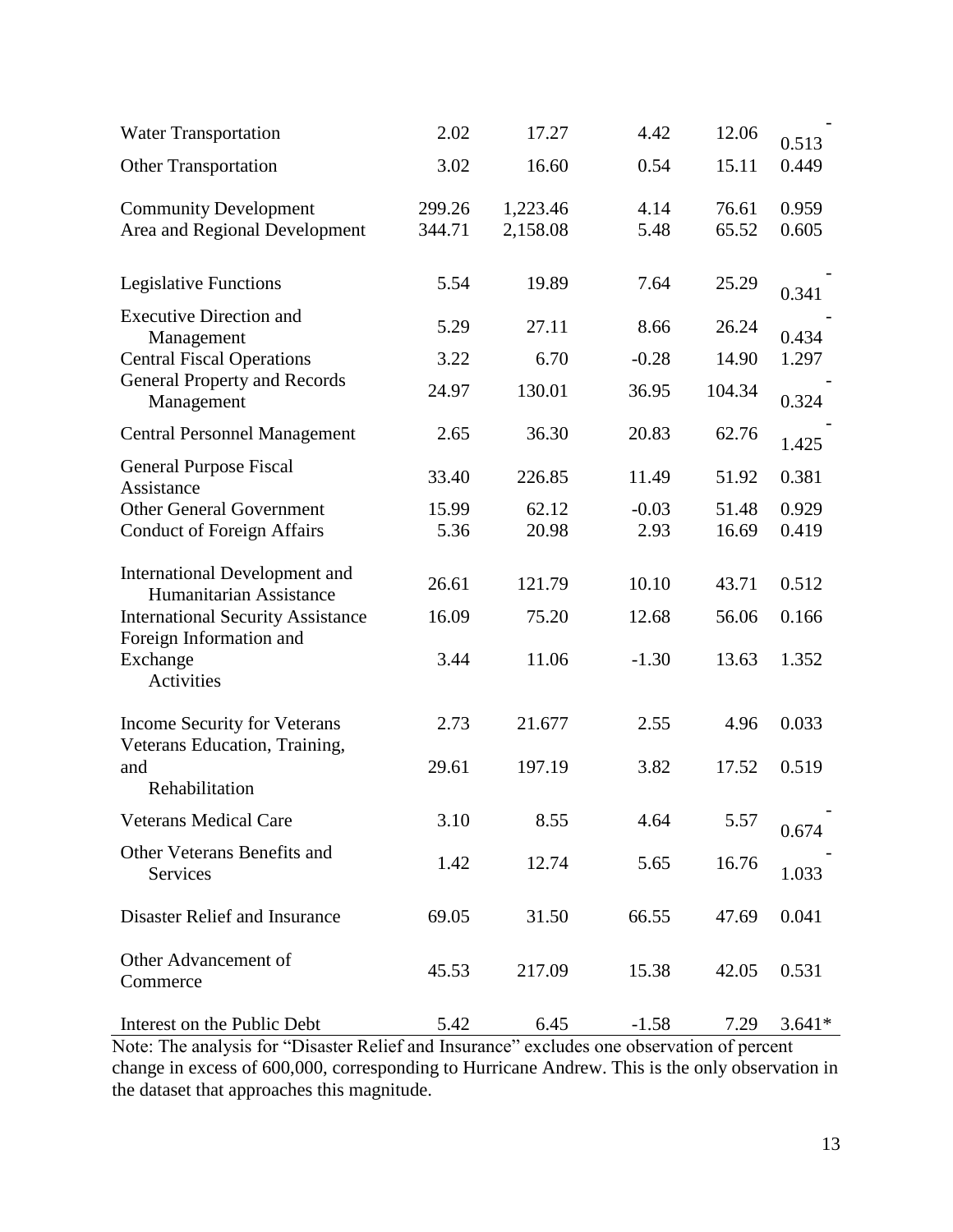$N = 48$  for Left-spending and 16 for the Right  $* =$  significant at 0.05 p-value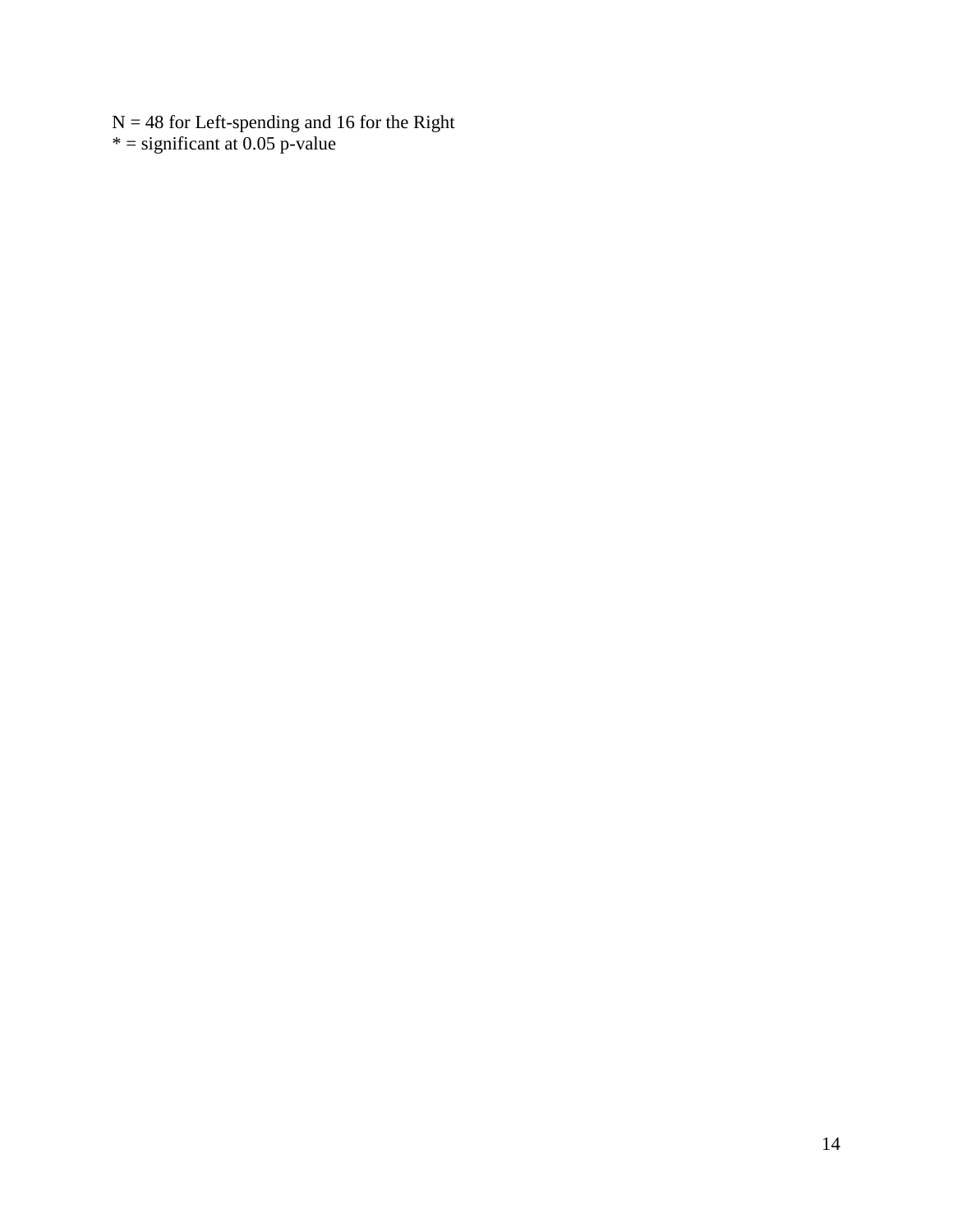### *Aggregate Government Spending*

Table 5 from the paper shows that in Denmark and the United Kingdom, left-wing parties are more likely to increase total government spending than right-wing parties. But the opposite appears true in France and the difference between parties in the US was non-significant. United States. Table 5A takes a second look at the idea that left-wing parties can be associated with "big government", but this time instead of averaging across multiple budget categories, we assess difference of means on aggregate government spending in each year. The idea is to provide a purer test of this basic hypothesis, but the revised approach shows little change from Table 5.

| Country              | N  | Avg. Growth<br>Left-party | N  | Avg. Growth<br>Right-party | T-test    |
|----------------------|----|---------------------------|----|----------------------------|-----------|
| <b>United States</b> | 28 | 5.12                      | 36 | 3.71                       | 0.579     |
| United Kingdom       | 24 | 9.09                      | 36 | 8.05                       | 0.677     |
| France               |    | 0.66                      | 28 | 4.25                       | $-2.051*$ |
| Denmark              | 19 | 9.79                      | 20 | 5.23                       | 2.678*    |

Table 5A. Average Growth of Government During Left and Right-party Control

 $* =$  significant at 0.05 p-value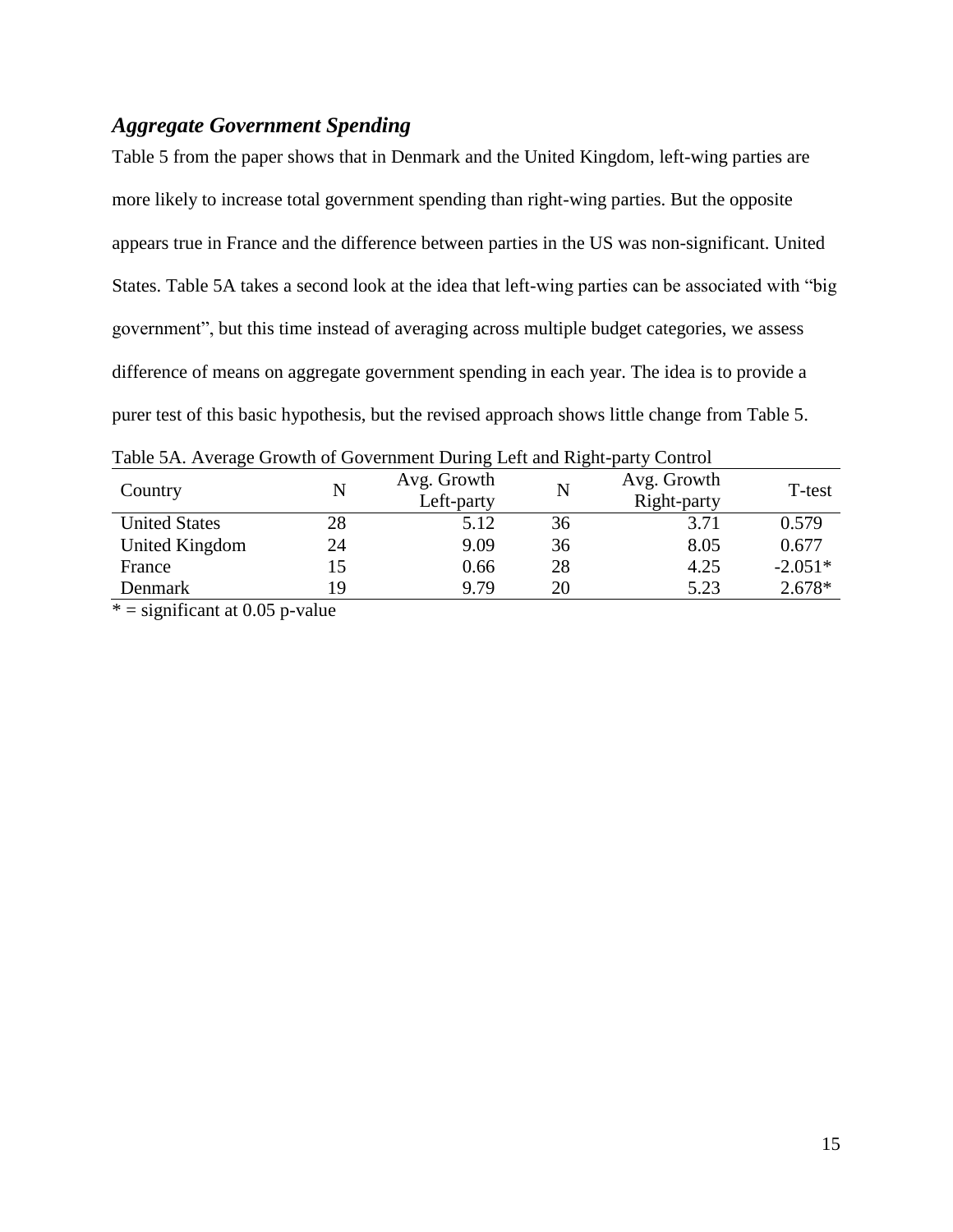#### *Tracking Consistency over Time*

In Table 3 and Figure 4, we look at the occurrence of consistent and inconsistent budget changes across different levels of party control for the UK, France, and Denmark. Here, we take advantage of the longer budgetary time series available for these countries and consider how the occurrence of consistent changes has varied over time. Figure 1A plots the difference between the percentage of total budgetary changes that are considered consistent and inconsistent before and after 1973. (Note, because budget data for Denmark is only available through 1971, it is excluded from the analysis.) We use 1973 as the dividing point because this was the year the Arab oil embargo began, which put tremendous stress on the economies of the countries under consideration. We might expect that the budgetary process underwent substantial changes during this period as governments struggled to adjust. In general, however, the logic is simply to divide the data into historical and modern periods to better determine how party spending effects have occurred over time. The numbers in parenthesis indicate the total number of observations for each country.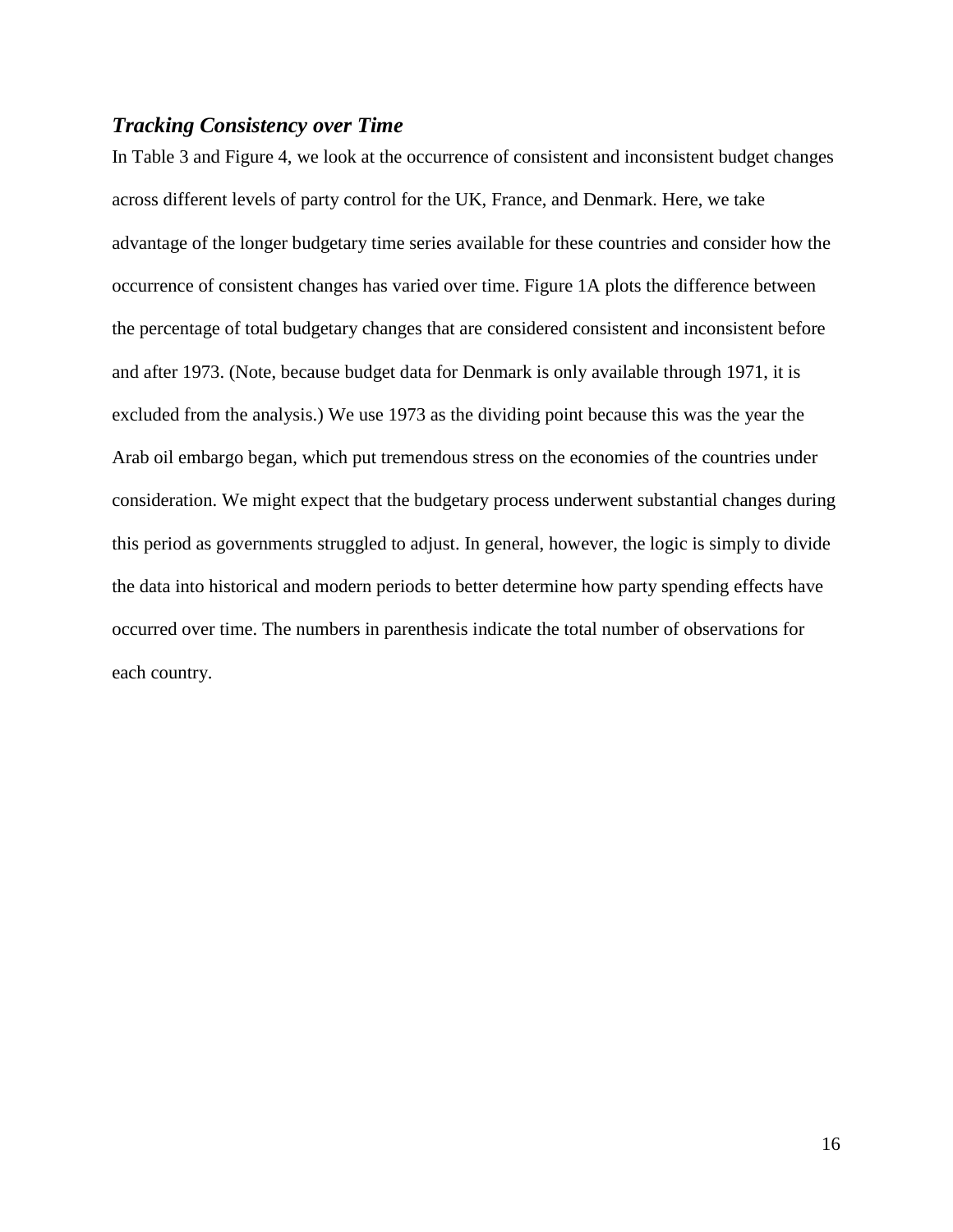

Figure 1A. Tracking the Ideological Consistency of Budgetary Changes before and after 1973

There is some evidence from the US and France that ideologically-consistent reallocations are more likely in the post-1973 period, but, with the clear exception of France, the differences between consistent and inconsistent changes are modest for each period, ranging from -7 to 3 percent. Further, no matter the period, no great support for party spending effects presents itself.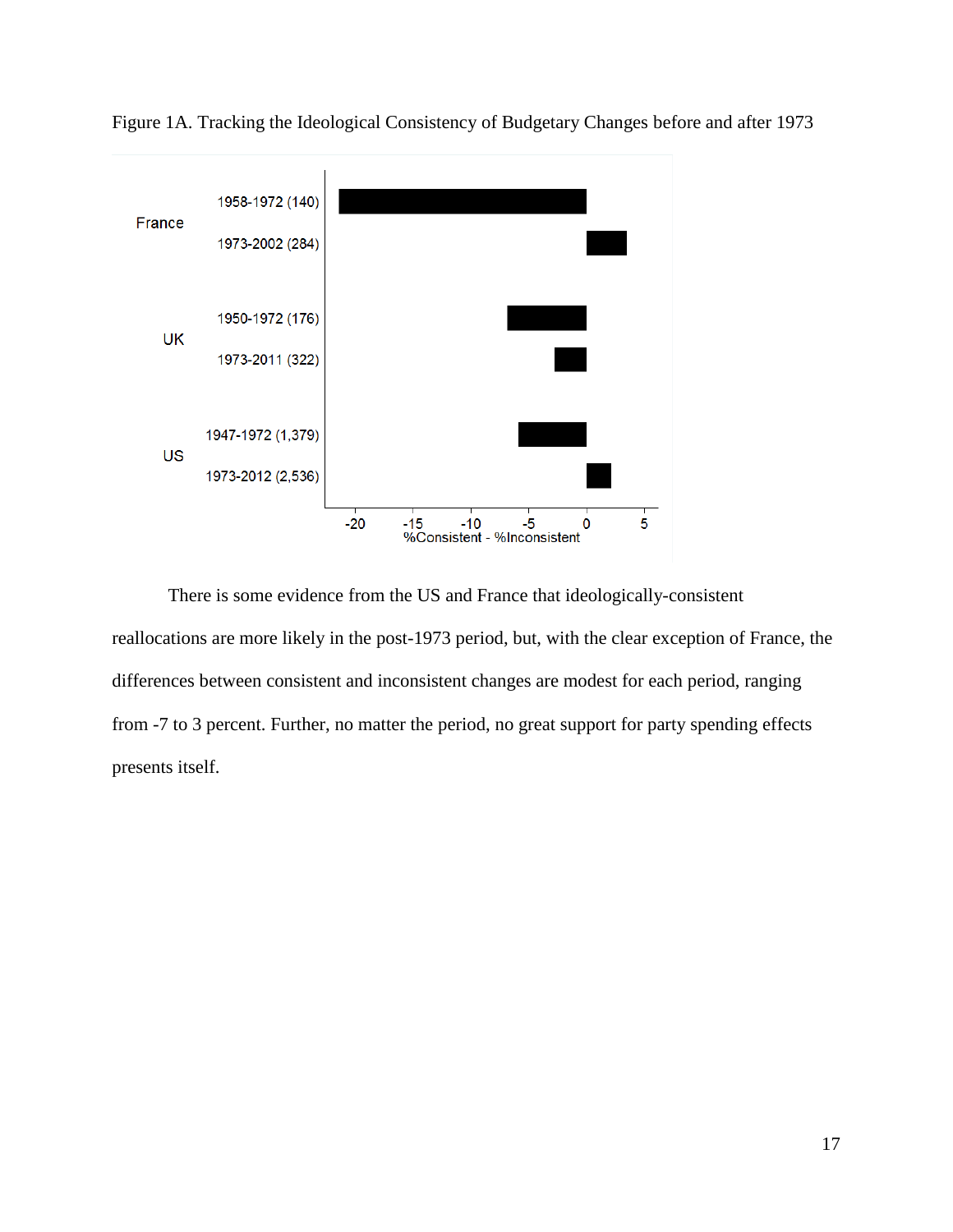### *Alternative Classifications for Christian Democratic Parties*

The paper codes Christian Democratic parties as right-wing. However, while traditionally rightleaning, Christian Democrats may be more amenable to certain types of social spending than other right-wing parties. We repeat the analysis with alternative coding for Christian Democrats. Figure 2A displays the proportion of budget reallocations that are consistent, inconsistent, or neutral, (replicating Figure 4 from the paper) with Christian Democratic parties coded as leftwing. Figure 3A provides the same display after coding health care and social protections as Christian Democratic priorities (in addition to the right-wing priorities of social order and defense). In both cases, the alternative coding makes little difference to the overall trend consistent and inconsistent changes occur at very similar rates across the OECD countries.



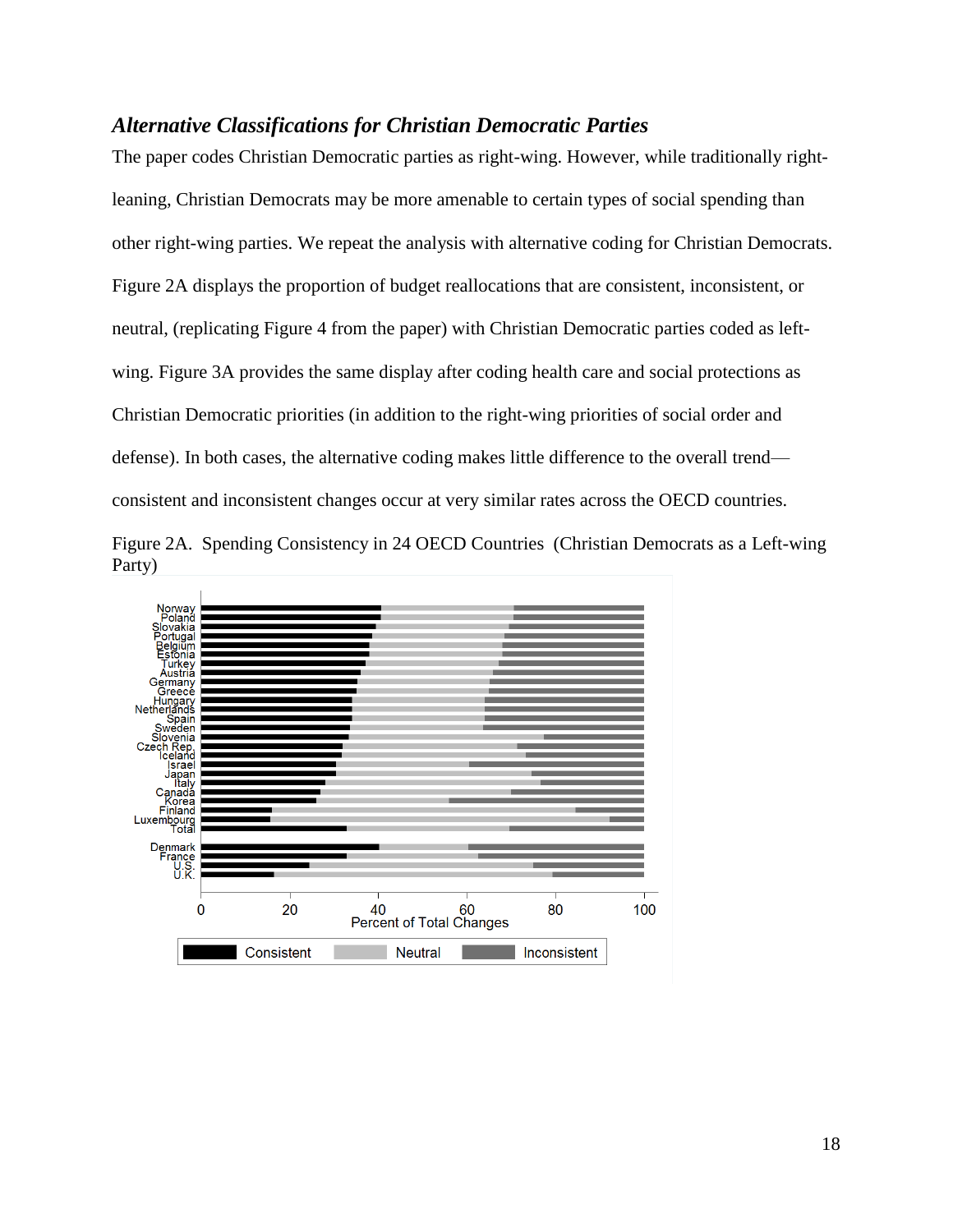

Figure 3A. Spending Consistency in 24 OECD Countries (Christian Democrat Specific)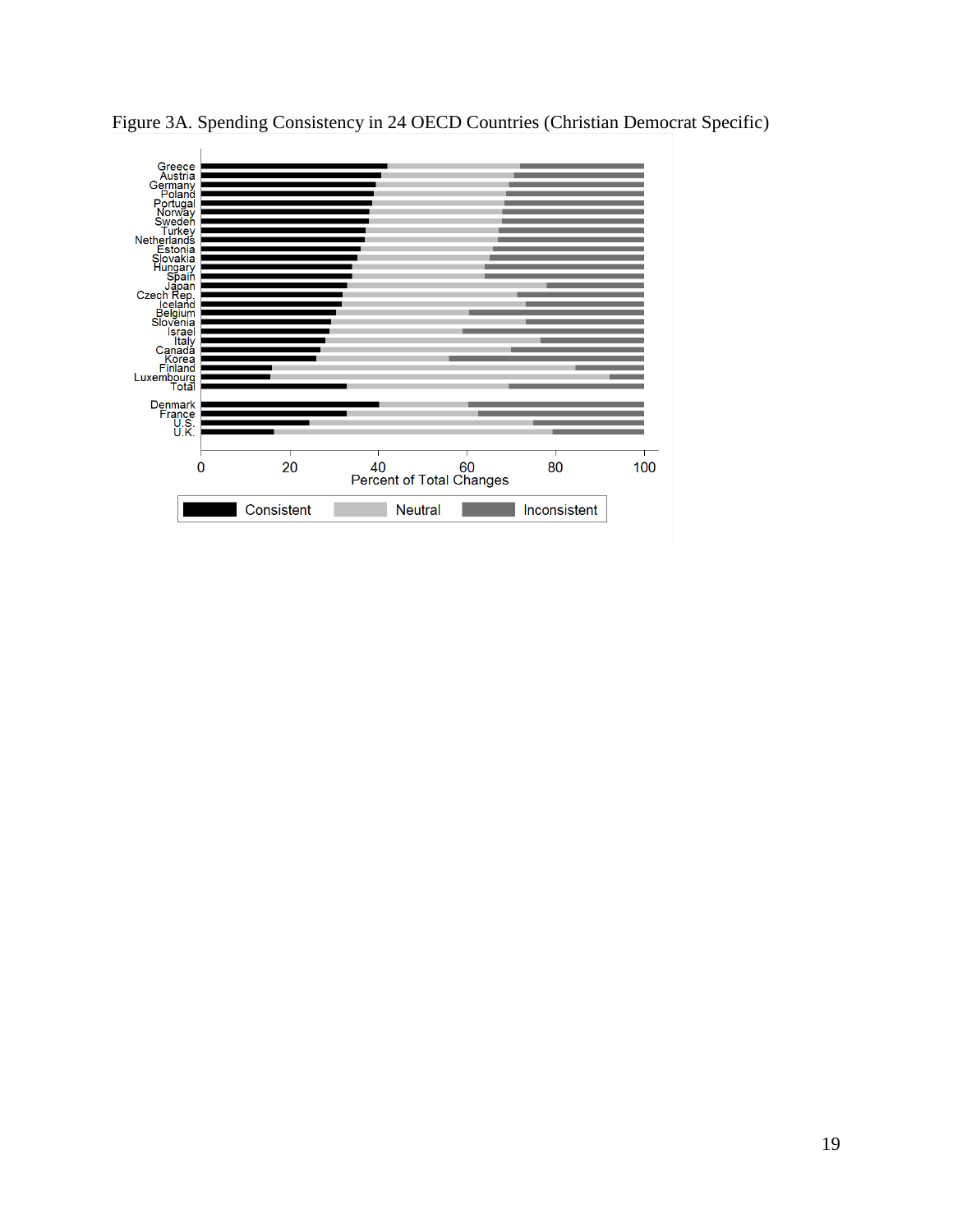#### *Relating our Findings with those of Huber and Stephens (2001)*

Evelyne Huber and John Stephens' 2001 *Development and Crisis of the Welfare State* was a landmark study, demonstrating that rising expenditure levels among Western European countries could be linked to left-wing governments and the development of the welfare state. Using the OECD budget data employed in this paper, we attempt to replicate one of their key findings – that the cumulative number of years of left-wing government affects spending on social protections. Figure 4A plots the total number of years of left government against the percent of total spending that went to social protections in the most recent year of budget data for the 25 OECD countries that share budgetary codes. As the note to the figure indicates, these series are correlated at 0.329.





Even using different data and methodology, it appears that Huber and Stephens' finding is consistent with our own. There does appear to a relationship between spending on social protections and the cumulative years of left-wing government. Certainly then, party spending